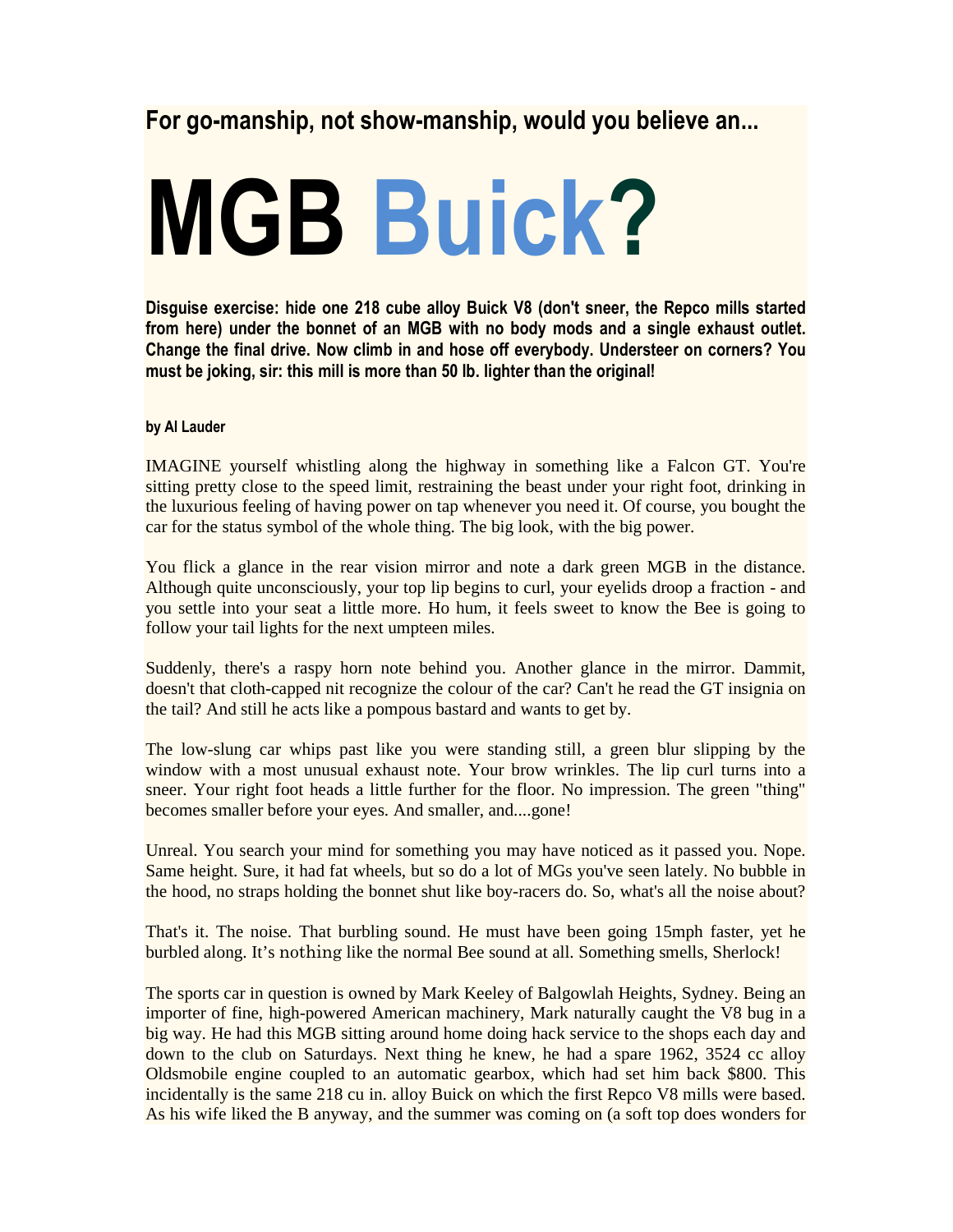the wife's morale on Sunday afternoons), Mark found himself idly measuring the length of the Olds and the length of the B block. He soon discovered if the B engine and gearbox were removed, there'd be a pretty sizeable hole up front, which just happened to be big enough for the Olds engine.



*Mark Keeley, high performance American car importer, proudly lifts the bonnet of his latest toy. The car is most tractable in traffic and an enthusiast's delight on the open road.*

*The finished job defies detection completely. Apart from the enthusiastic MGB fan, we'd defy anyone to pick the fact that this car has an alloy V8 nestling under the hood.*

The clincher came when a friend just happened to be looking for a little-used 1967 MGB engine and transmission. So, \$540 later, Mark was looking into the hole where the B engine had been.

With the easy part over, the B was without power and the Olds was almost rattling its tappets to be got off the garage floor and into that vacant space. Mark measured again to make sure he hadn't dreamed the whole thing; that the Olds would actually fit into a compartment that was looking smaller every time he turned around, and decided he might as well try the lightweight V8 as sit around waiting for miracles to happen.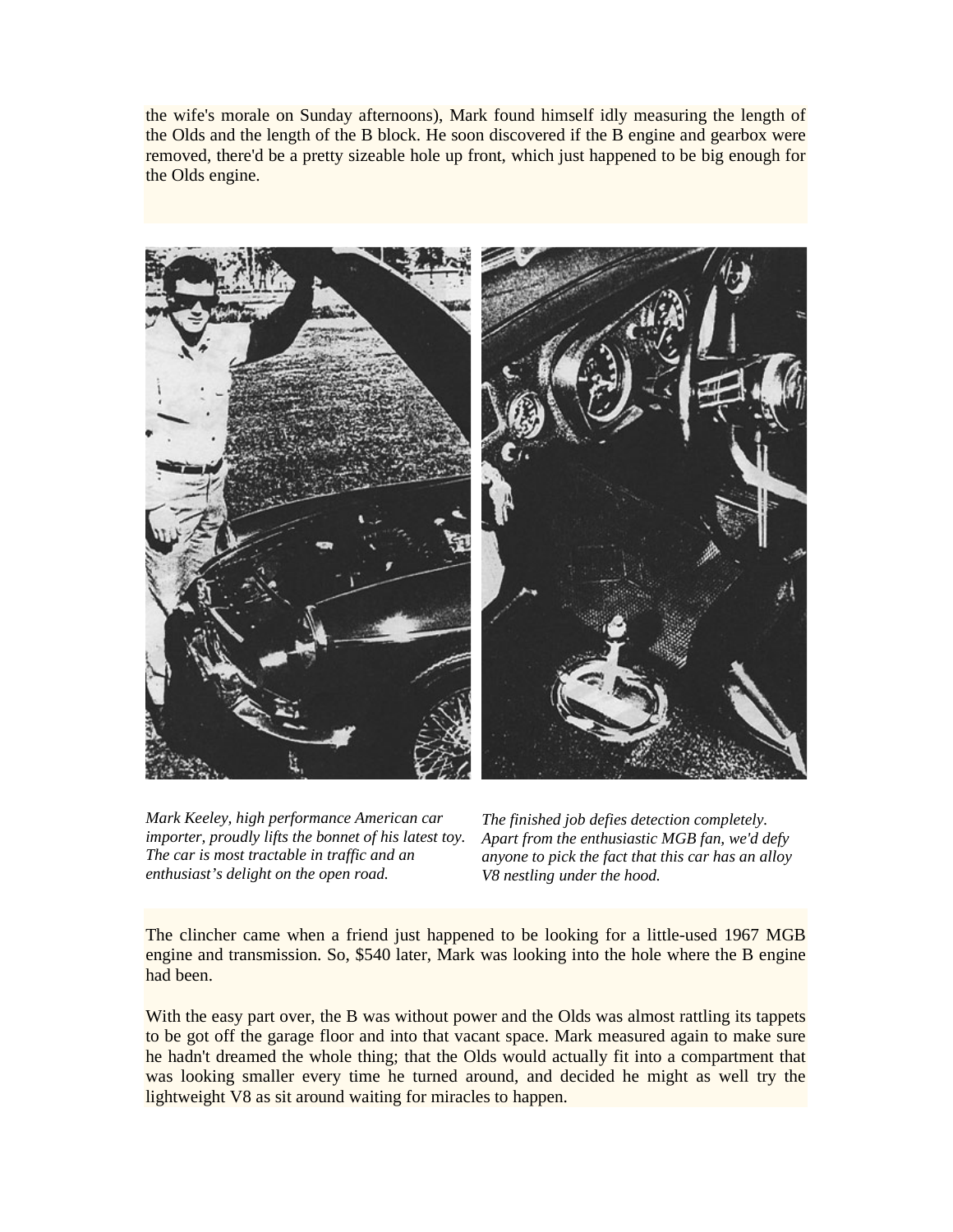Technical reference showed the Olds (complete) to weigh 320 lb as against 358 lb for the original power plant, so there was little problem concerning weight. However, the V8 required more cooling, overcome by grafting extra core-width to the stock MGB radiator.

The engine transplant was easier than expected. The only clearance problems were the firewall and the inside of the wheel arch. This was alleviated by cutting a section back into the firewall to allow room for the larger bell-housing, and notching the inside of the mudguards to clear the exhaust headers.

The engine mounts were fabricated from sheet metal, while the gearbox rested on the original mount after slight modifications. The driveshaft was shortened to suit. The exhaust pipes from each bank of the Olds V8 meet on one side between the engine and gearbox; then run into a stock MGB muffler and tail pipe.



*The alloy Olds engine looks like it was made for the MGB engine compartment. Its height is similar to that of the original engine, and modifications to panels were minor. The inside panels of the mudguards were notched to clear the exhaust headers on each side of the car. This panel work, along with slight modifications to the firewall, were the only alterations to the body.* 

The front oil cooler originally used for the engine oil, now does sterling service for the threespeed Hvdramatic gearbox, as the engine oil runs at normal temperature without this extra cooling. The floor shift for the automatic gearbox is in almost the same place as the former lever was, although the floor was reshaped to suit. As the mats had been chopped up during alterations, new carpeting was fashioned for the whole interior.